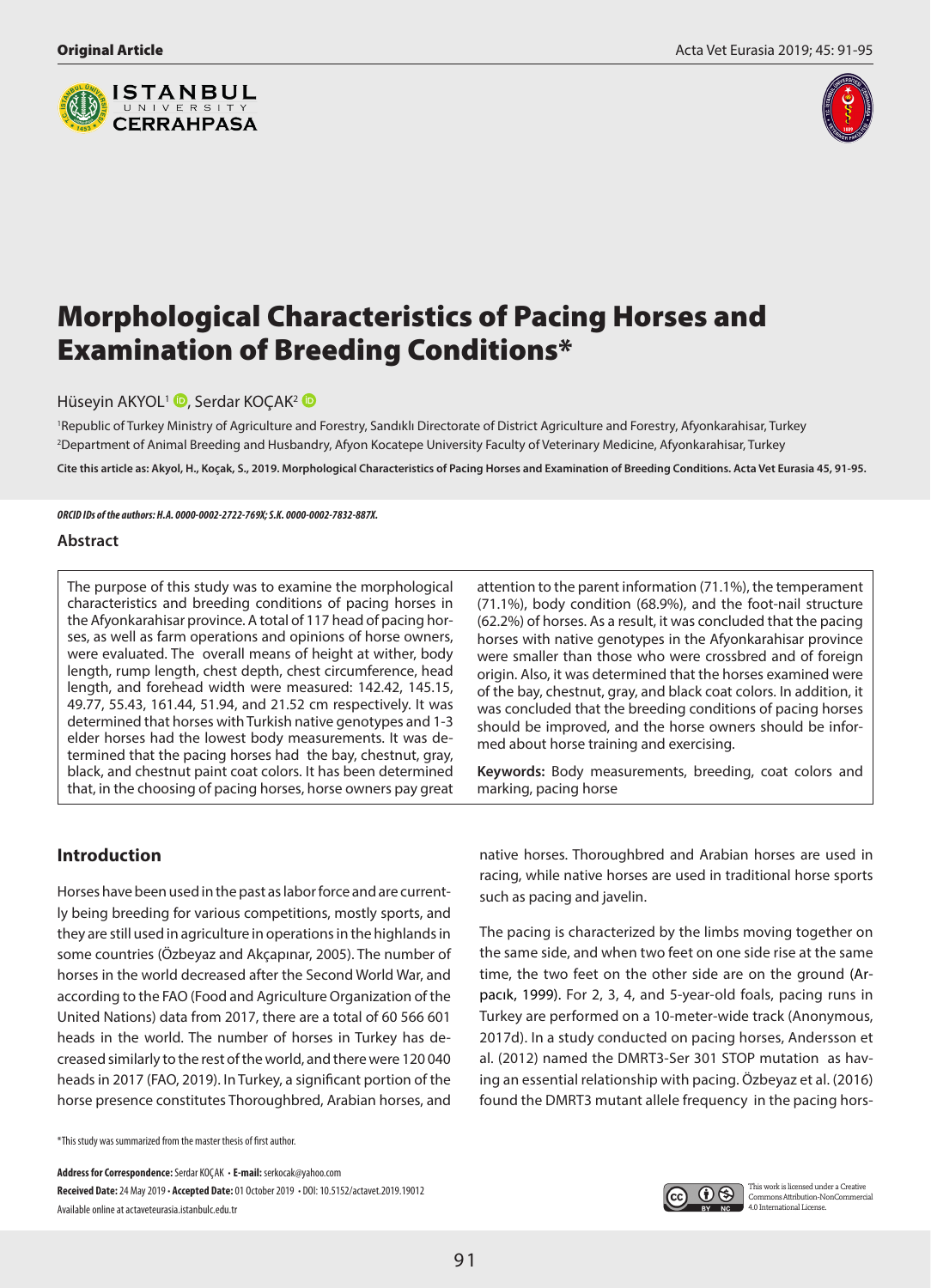es in Turkey at 90.7%, 98.40%, 95.80%, and 96.40%, in native, Iranian, Afghanistan, and Bulgaria origins, respectively. Yüceer et al. (2016a) reported that the pacing horses in Turkey did not differ significantly from the region regarding genotypically and that they were considerably different from the Arabian horses and Thoroughbred and that the allele variety of the pacing horses was much higher than the Arabian horses and Thoroughbred. In a study carried out by Çağlayan et al. (2010) on pacing horses in Turkey, the overall means for the height at wither, height at rump, body length, chest depth, chest circumference, cannon bone circumference, and head length were found 139.21, 138.28, 141.60, 58.38, 155.30, 17.69, and 56.49 cm, respectively. In another study carried out by Yüceer et al. (2016b), on the Turkish native pacing horses, the means for the height at wither, height at rump, body length, chest depth, chest circumference, cannon bone circumference, and head length were found to be 138.92, 139.67, 145.51, 61.91, 156.45, 17.06, and 52.53 cm, respectively . In the studies carried out on Turkish native horses in the Van and Kars provinces in Turkey; the gray, bay, chestnut, black, isabelline, and buckskin coat colors were identified (Bayram et al., 2005; Kırmızıbayrak et al., 2004).

This study was conducted to examine some body measurements of pacing horses, determination of coat colors and white markings, breeding conditions in operations, training, and choosing of pacing horses.

## **Materials and Methods**

#### **Materials**

This study included 117 heads of Turkish native, crossbred, and foreign origin pacing male and female horses at different ages in the Afyonkarahisar province in 2016 and 2017, Turkey. Moreover, in this study, the breeding, feeding, and barn conditions of 41 operations and the practices of 45 horse owners regarding pacing horse training and choosing were evaluated. The measurements, detection and notifications were recorded in the form. The genotype of the horses used in the study was based on the declaration of the horse owners. Also, the age of horses was established by determining the age, as well as the declaration of the horse owners. This study was conducted according to the ethical principles with the letter dated 06/14/2016 and numbered 49533702/105 of the Local Ethics Committee of Animal Experiments at Afyon Kocatepe University.

#### **Methods**

The height at wither, height at rump, body length, back length, rump length, chest circumference, chest depth, cannon bone circumference, head length, and forehead width were determined with the horse standing on a flat surface using the measuring stick (Hauptner) and tape (Arpacık, 1999). The training of pacing horses, coat colors and white markings, housing type, feeding, grooming and frequency, farrier supply, horseshoe, saddle and bit type, training obtained from face-to-face interviews with horse owners, training frequency and duration, the importance of choosing of pacing horses, and frequently encountered injuries were recorded in the form. In the creation of this form, Yıldırım and Yıldız (2013) notifications were used.

### **Statistical analysis**

For the statistical analysis of the obtained body measurements, the Y $_{\sf ijkl}$ =  $\upmu$  + G $_{\sf i}$ + S $_{\sf j}$ + A $_{\sf k}$ +e $_{\sf ijkl}$  model was used in the variance analysis. In this model, Y<sub>iik</sub> was the observation value,  $\mu$  is the overall mean value, G<sub>i</sub> is the effect of genotype (<sub>i</sub>=native, crossbred, and foreign), S<sub>j</sub> is the effect of gender ( $\frac{1}{j}$  = male and female), A<sub>k</sub> is the effect of age ( $_{\rm k}$ =1-3, 4-6, and 7≤), and e $_{\rm ijkl}$  represents the random error. In each subgroup, the means was compared with the Duncan's Multiple tests. Information about the management, feeding, training, and choosing preferences of horse owners in operations is given in as a proportion (%). The PASW Statistics 18.0 program was used in calculations.

## **Results**

#### **Morphological characteristics of pacing horses**

The values of body measurements of pacing horses in the province of Afyonkarahisar are presented in Table 1. In these pacing horses, the height at wither, height at rump, body length, chest depth, chest circumference, cannon bone circumference, head length, and the forehead width for overall means were detected as 142.42±0.83, 142.50±0.81, 145.15±1.06, 55.43±0.56, 161.44±1.39, 17.58±0.16, 51.94±0.33, and 21.52±0.16 cm, respectively. The effects of the genotype (native, crossbred, and foreign origin), gender (male and female), and age (1-3, 4-6, and 7≤ years) on some body measurements were found to be statistically significant (p<0.05, p<0.01, p<0.001). According to genotype, the lowest body size values were determined in Turkish native pacing horses. In this study, it was determined that pacing horses were of the bay (53.0%), chestnut (23.1%), gray (18.8%), black (4.2%) and chestnut paint (0.9%) coat colors. In addition, 43.6% of these horses had white facial markings, and 34.2% of these horses had white leg markings.

#### **Breeding conditions, management, and feeding**

In this study, breeding conditions, housing, management, and feeding information were examined in the operations visited. It was found that the barns were tie stall (75.6%) and box stall (24.4%) housing. A total of 3 to 5 kg/day roughage (hay, fodder, alfalfa, vetch) and 3 to 6 kg/day concentrated feed (barley, vetch, and oats ration) were reported to be given to horses in operations. Also, the proportion of giving vitamin-mineral mixtures (powder, injectable, and licking block), raisins, and carrots were found to be 73.17% in operations. It has been stated that 92.7% of the visited operations were grooming, and 68.3% of them were providing farrier from outside the operations. In addition, it was determined that the horseshoe type on pacing horses was usually closed, and an imported saddle and a port bit were used.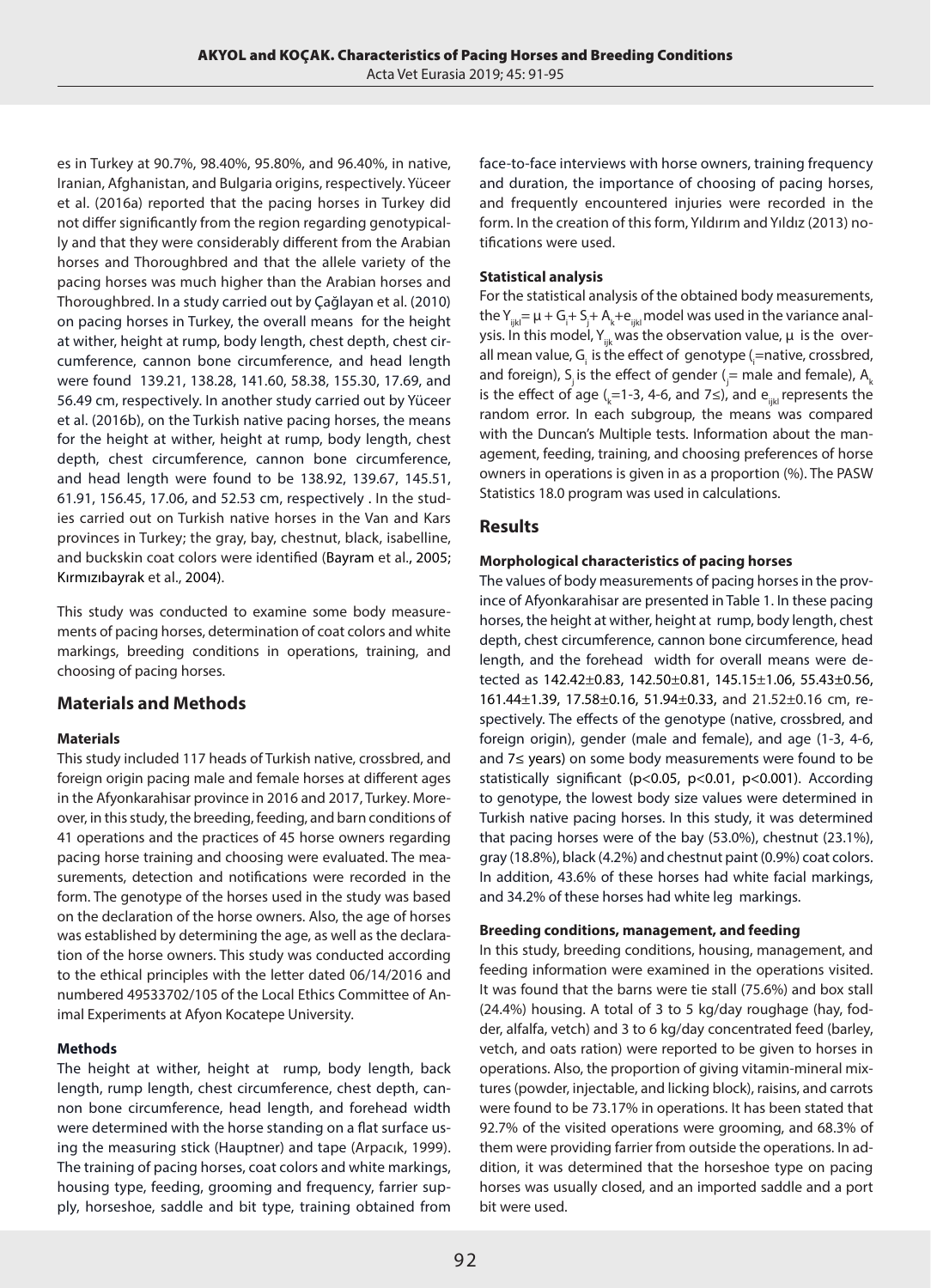|                          |                |                                     | Table 1. Least-squares means and standard errors for body measurements in pacing horses |                                     |                                     |                                     |                                     |                                     |                                     |                                     |                                     |
|--------------------------|----------------|-------------------------------------|-----------------------------------------------------------------------------------------|-------------------------------------|-------------------------------------|-------------------------------------|-------------------------------------|-------------------------------------|-------------------------------------|-------------------------------------|-------------------------------------|
|                          |                | Height at<br>wither                 | <b>Height at</b><br>rump                                                                | length<br>Body                      | length<br><b>Back</b>               | length<br>Rump                      | depth<br>Chest                      | circumference<br>Chest              | circumference<br>Cannon bone        | length<br>Head                      | Forehead<br>width                   |
|                          |                | $\overline{X} \pm S_{\overline{w}}$ | $\overline{X} \pm S_{\overline{x}}$                                                     | $\overline{X} \pm S_{\overline{x}}$ | $\overline{X} \pm S_{\overline{x}}$ | $\overline{X} \pm S_{\overline{x}}$ | $\overline{X} \pm S_{\overline{x}}$ | $\overline{X} \pm S_{\overline{x}}$ | $\overline{X} \pm S_{\overline{x}}$ | $\overline{X} \pm S_{\overline{x}}$ | $\overline{X} \pm S_{\overline{x}}$ |
|                          | $\frac{1}{2}$  | $142.42 \pm 0.83$                   | $142.50 \pm 0.81$                                                                       | $145.15 \pm 1.06$                   | 55.40±0.71                          | 49.77±0.44                          | 55.43±0.56                          | 161.44±1.39                         | 17.58±0.16                          | 51.94±0.33                          | $21.52 \pm 0.16$                    |
| Genotype                 |                | ***                                 | ***                                                                                     | $***$                               | $***$                               |                                     |                                     |                                     |                                     | $**$                                | $\ast$                              |
| <b>Turkish Native 97</b> |                | $138.81 \pm 0.56^b$                 | 138.95±0.55 <sup>b</sup>                                                                | $142.98 \pm 0.72^b$                 | 53.05±0.48 <sup>b</sup>             | 49.09±0.30                          | 54.76±0.38                          | 158.32±0.94                         | $17.69 \pm 0.11$                    | 51.09±0.22 <sup>b</sup>             | $21.20 \pm 0.11^b$                  |
| Crossbred                | $\overline{1}$ | $140.70 \pm 1.65^b$                 | $139.91 \pm 1.61^b$                                                                     | $141.59 \pm 2.11^b$                 | 53.37±1.41 <sup>b</sup>             | 49.93±0.88                          | $54.21 \pm 1.11$                    | $61.24 \pm 2.78$                    | $17.36 \pm 0.33$                    | 51.15±0.66 <sup>b</sup>             | 21.17±0.32b                         |
| Foreign origin 9         |                | $147.75 \pm 1.78$ <sup>a</sup>      | $148.63 \pm 1.74$ <sup>a</sup>                                                          | $150.87 \pm 2.29$ <sup>a</sup>      | 59.77±1.53ª                         | 50.28±0.95                          | 57.34±1.20                          | 164.77±3.00                         | $17.69 \pm 0.35$                    | 53.57±0.71ª                         | 22.20±0.35 <sup>ª</sup>             |
| Gender                   |                |                                     |                                                                                         | *                                   | *                                   |                                     | ***                                 | ***                                 | $**$                                |                                     |                                     |
| Male                     | R<br>K         | $142.41 \pm 0.88$                   | $142.33 \pm 0.86$                                                                       | $143.73 \pm 1.12^b$                 | 54.48±0.75 <sup>b</sup>             | 49.41±0.47                          | 54.06±0.59 <sup>b</sup>             | 158.38±1.48 <sup>b</sup>            | $17.85 \pm 0.17$ <sup>a</sup>       | 52.03±0.35                          | 21.49±0.17                          |
| Female                   | 39             | $142.43 \pm 1.08$                   | $142.67 \pm 1.05$                                                                       | 146.56±1.38ª                        | 56.31±0.92 <sup>ª</sup>             | 50.12±0.57                          | 56.81±0.72 <sup>ª</sup>             | $164.50 \pm 1.81$ <sup>a</sup>      | $17.31 \pm 0.21^b$                  | $51.85 \pm 0.43$                    | $21.56 \pm 0.21$                    |
| Age                      |                | ***                                 | ***                                                                                     | ***                                 | ***                                 | ***                                 | ***                                 | ***                                 | ***                                 | ***                                 | ***                                 |
| $\frac{1}{2}$            | 38             | $139.41 \pm 1.06^b$                 | $139.73 \pm 1.04^b$                                                                     | $140.32 \pm 1.37^b$                 | 52.78±0.91°                         | 48.03±0.57 <sup>b</sup>             | 53.25±0.72 <sup>b</sup>             | $155.23 \pm 1.79$                   | $16.67 \pm 0.21^b$                  | $50.37 \pm 0.43^b$                  | 20.66±0.21 <sup>b</sup>             |
| $4 - 6$                  |                | 39 $143.77 \pm 1.13$ <sup>a</sup>   | $143.83 \pm 1.11$ <sup>a</sup>                                                          | $147.17 \pm 1.45$ <sup>a</sup>      | 56.01±0.97 <sup>b</sup>             | 50.69±0.60 <sup>ª</sup>             | 56.26±0.76 <sup>ª</sup>             | $162.47 \pm 1.90^b$                 | $17.95 \pm 0.22$ <sup>a</sup>       | 52.45±0.45 <sup>ª</sup>             | $21.86 \pm 0.22$ <sup>a</sup>       |
| УI                       | 40             | 144.08±1.05 <sup>ª</sup>            | $143.94 \pm 1.03$ <sup>a</sup>                                                          | $147.96 \pm 1.35$ <sup>a</sup>      | 57.32±0.90ª                         | 50.58±0.56ª                         | 56.80±0.71ª                         | $166.62 \pm 1.77$ <sup>a</sup>      | $18.12 \pm 0.21$ <sup>a</sup>       | 52.99±0.42 <sup>ª</sup>             | 22.04±0.21ª                         |
|                          |                |                                     | µ: The over all mean; X±S <sub>v</sub> : Least-squares mean±standard error              | of mean                             |                                     |                                     |                                     |                                     |                                     |                                     |                                     |

 $\sp{n\,s\,c}$  Different superscript letters differ significantly in each subgroup in the same column (p<0.05) <sup>4,6</sup>: Different superscript letters differ significantly in each subgroup in the same column (p<0.05) -: Not significant (p>0.05); \*: p<0.05; \*\*:p< 0.01; \*\*\*:p< 0.001 : Not significant (p>0.05);  $*$ : p<0.05;  $**$ p<0.01;  $***$ p<0.01;

During the meetings with the pacing horse owners, only 14 owners said they were interested in pacing horse training. On the other hand, they expressed the age of horse training as 18, 24, and 25 months. It was said that the horses were given training for 60-120 minutes per day, and the experience of the trainers was over 5 years. It was stated that the training of pacing foals was continued by attaching chains to the foal's foot after the training of the bridle and saddle. During the meetings with horse owners, 31 breeders stated that they exercise their horses regularly. The duration of exercising is 30-120 minutes, and the majority of the horses have 60-120 minutes of exercising. When determining the injuries, the breeders stated that they are mostly encountering, pastern, tarsus, bridle, and saddle injuries in horses. Table 2 presents the findings regarding the issues that horse owners pay attention when choosing a pacing horse. It was determined that horse owners pay more attention to the parent information (71.1%), temperament (71.1%), body condition (68.9%), and foot-nail structure (62.2%) when choosing pacing horses.

### **Discussion**

#### **Morphological characteristics of pacing horses**

The least-squares means and standard errors for body measurements presented in Table 1 showed that the Turkish native pacing horses were generally lower than those that were crossbred and foreign origin. Regarding age, the lowest body measurement values were found in horses 1-3 years old. The height at wither, height at rump, rump length, chest circumference, and head length were 138.81, 138.95, 49.09, 158.32, and 51.09 cm for Turkish native pacing horses; 140.70, 139.91, 49.93, 161.24, and 51.15 cm for crossbred pacing horses; and 147.75, 148.63, 50.28, 164.77, and 53.57 cm for foreign origin pacing horses, respectively. Similar to the statements by Yüceer et al. (2016b), this situation shows that Turkish native pacing horses were smaller than other pacing horse genotypes. The body measurements of pacing horses in the province of Afyonkarahisar, such as the height at wither, height at rump, body length and chest circumference overall means, were higher than the values reported by Çağlayan et al. (2010) for pacing horses. In this study, the height at wither, height at rump, and body length averages for Turkish native pacing horses were higher than those reported in the studies on Turkish native horses in the Van and Kars provinces (Bayram et al., 2005; Kırmızıbayrak et al., 2004). On the other hand, the values reported by Yüceer et al. (2016b) for Turkish native pacing horses and the values reported for Arabian horses in Turkey (Gücüyener Hacan and Akçapınar, 2011) were lower. This may be due to factors such as genotype, breeding conditions, and feeding. Also, it was found that the height at wither of the pacing horses in this study was in the range 133-142 cm reported for the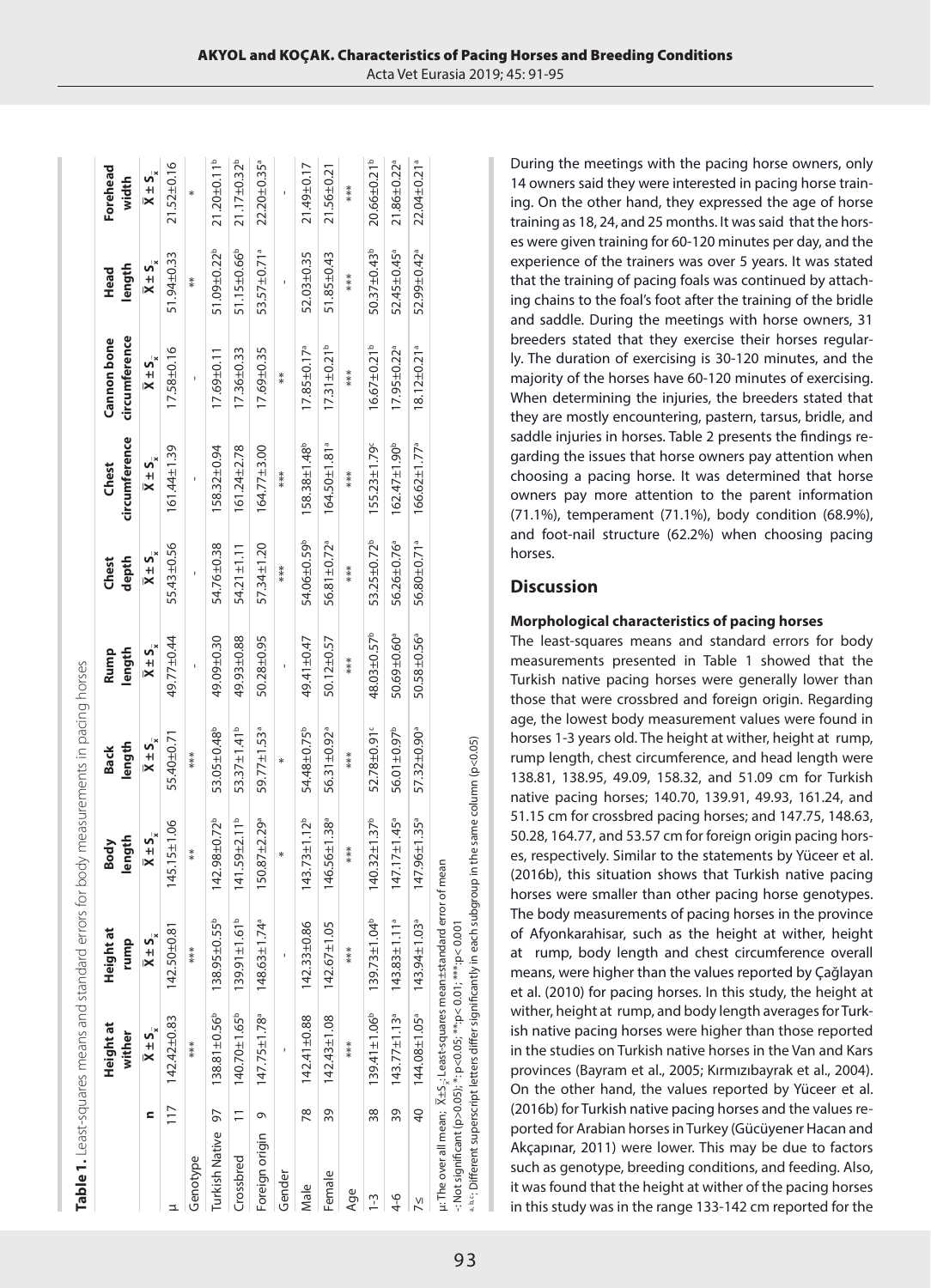**Table 2.** Preferences of horse owners in the pacing horse choosing

|                     | Important |      | <b>Not important</b> |      |    | No idea |  |
|---------------------|-----------|------|----------------------|------|----|---------|--|
|                     |           | $\%$ |                      | $\%$ |    | $\%$    |  |
| Parent information  | 32        | 71.1 |                      |      | 13 | 28.9    |  |
| Coat colors         | 9         | 20.0 | 22                   | 48.9 | 14 | 31.1    |  |
| White markings      | 8         | 17.8 | 23                   | 51.1 | 14 | 31.1    |  |
| Foot-nail structure | 28        | 62.2 | 3                    | 6.7  | 14 | 31.1    |  |
| Temperament         | 32        | 71.1 | 1                    | 2.2  | 12 | 26.7    |  |
| Body condition      | 31        | 68.9 |                      |      | 14 | 31.1    |  |

Paso Fino horse and higher than Icelandic horse (Anonymous, 2017a; Anonymous, 2017b). The length of the back and rump values was the lowest for the native pacing horses. The forehead width is similar to the native and crossbred genotypes and is lower than for foreign origin pacing horses.

In this study, it was found that pacing horses were of the bay (53.0%), chestnut (23.1%), gray (18.8%), black (4.2%), and chestnut paint (0.9%) coat colors. Also, in 43.6% and 34.2%, White facial and leg markings were detected, respectively. Some researchers reported that American Saddlebred, Ayvacık pony, and Canik horses were of the bay, black, gray, chestnut, and chestnutpaint coat colors, and Arabian horses in Turkey were of the chestnut, gray, and bay coat colors (Anonymous, 2017c; Arıtürk, 1956; Gücüyener Hacan and Akçapınar, 2012; Güleç, 1995). The presence of the chestnut, bay, and gray colors in the native horses in the Kars region is mentioned, in addition to these colors in the horses in the Van region, the presence of the black, gray, buckskin, and isabelline coat colors has also been reported (Bayram et al., 2005; Kırmızıbayrak et al., 2004).

#### **Breeding conditions, management, and feeding**

It was determined that the pacing horse barns in the province of Afyonkarahisar are tie stall (75.6%) and box stall (24.4%) housing. For horses in the tie stall housing, the possibility of movement is restricted, which is considered to be a disadvantage regarding the horse performance. In addition, according to observations and determinations made during the research, housing measures and ventilation facilities concerning housing conditions are thought to be improved. While 92.7% of the operations stated that they were grooming regularly, 68.3% said they were bringing the farrier from the outside. Grooming in horse operations is an affirmative situation. The saddle used in pacing horses is usually imported (European origin), and the port bit is used. It is considered preferable because the imported saddle is robust, and the port bit gives the rider an advantage in horse control. On the other hand, almost half (41.5%) of the operations used the closed type horseshoe on four feet, and 36.5% stated that they used closed horseshoe on the front legs only or the hind legs only. The closed type horseshoe is considered to be preferred because of the protection it provides on the racecourse. It was stated that horses were given 3 to 5 kg/day roughage, 3 to 6 kg/day concentrated, and 73.17% of the operations were given vitamin-mineral mix (powder, injectable, and licking block), raisins, and carrots. It is a positive situation to use vitamin-mineral mixtures to feed horses in an essential part of operations and to pay attention to nutrition.

In the meetings held with the owners of pacing horses, it was determined that only 14 of them were interested in pacing horse training. These breeders expressed that the age of the horses to start training was 18, 24, and 25 months. Also, it was also determined that after the bridle and saddle training, the horse continued with the chain attached to the foot. This practice is thought to be performed to ensure that the limbs on the same side move together. During the meetings with the horse owners, 31 (68.9%) stated that they regularly exercise their horses, 14 (31.1%) did not exercise them, but only rode a horse intermittently. The training and the exercising schedule applied to the horses needs to be developed. In the determination of injuries in horses, 36 of the breeders did not encounter injuries, and 9 of them said that pastern-, tarsus-, bridle-, and saddle-related injuries were the most frequent. Such situations can occur during the use of horses, so this makes the bridle, saddle, and foot problems even more prominent. Horse owners stated that they paid more attention to the parent information (71.1%), temperament (71.1%), body condition (68.9 %), and the footnail structure (62.2%) when choosing the pacing horses.

As a result, it was found that the Turkish native pacing horses in the province of Afyonkarahisar were smaller than those that were crossbred and foreign origin and that the bay, chestnut, gray, and black coat colors were found frequently. The effects of genotype, age and gender on body measurements were found to be statistically significant. In addition, it was concluded that the breeding conditions of pacing horses should be improved and that the owners should be informed about horse training and exercising.

**Ethics Committee Approval:** Ethics committee approval was received for this study from the local ethics committee of animal experiments at Afyon Kocatepe University (Approval number: 49533702/105, date: 06/14/2016).

**Peer-review:** Externally peer-reviewed.

**Author Contributions:** Concept – H.A., S.K.; Design – H.A., S.K.; Supervision – S.K.; Resources – H.A.; Data Collection and/or Processing – H.A., S.K.; Analysis and/or Interpretation – H.A., S.K.; Literature Search – H.A.; Writing Manuscript – H.A., S.K.; Critical Review – H.A., S.K.

**Acknowledgments:** The authors thank the pacing horse owners.

**Conflict of Interest:** The authors have no conflicts of interest to declare.

**Financial Disclosure:** The authors declared that this study has received no financial support.